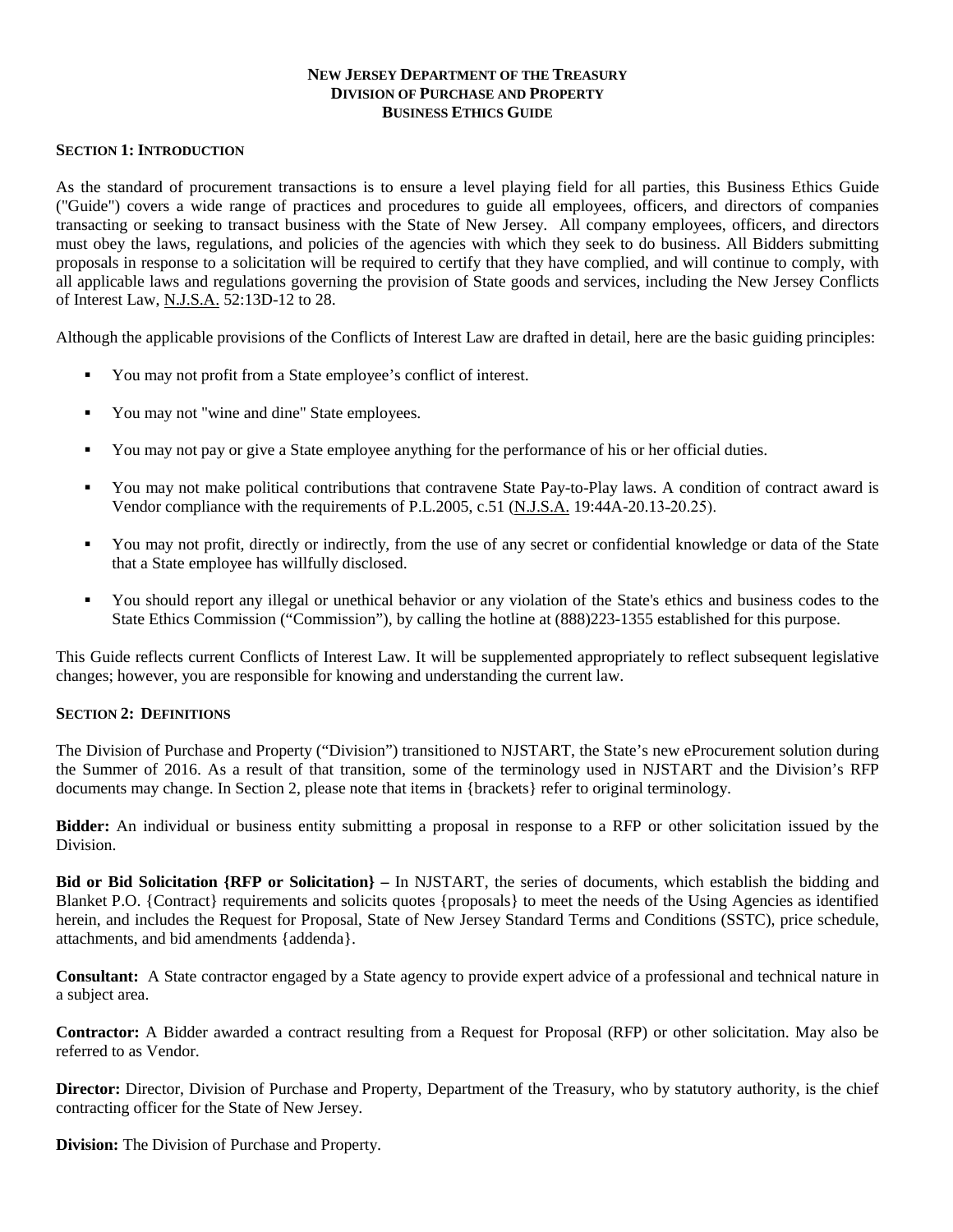**Evaluation Committee:** A committee established to review and evaluate quotes {proposals} submitted in response to an RFP and to recommend a contract award to the Director or Deputy Director.

**NJSTART:** The State's new eProcurement solution, which allows Bidders to submit quotes {proposals} in response to a Bid Solicitation as well as securely store forms and certifications in its online profile.

**Request for Proposal (RFP):** The document which establishes the bidding and contract requirements and solicits proposals to meet the purchasing needs of the State using agencies.

**Solicitation:** The method by which the Division, or an entity with contracting authority, invites bidders to submit offers in response to a Using Agency's need for goods or services. These may include, but not be limited to, Requests for Proposal (RFP), Requests for Quotation (RFQ), and joining a cooperative procurement agreement.

**State Agency:** Any of the principal departments in the Executive Branch of the State Government, and any division, board, bureau, office, commission, or other instrumentality within or created by such department.

**Subcontractor:** An entity having an arrangement with a Vendor {Contractor}, whereby the Vendor {Contractor} uses the products and/or services of that entity to fulfill some of its obligations under its State Blanket P.O. {Contract}, while retaining full responsibility for the performance of all [the Vendor's {Contractor's}] obligations under the Blanket P.O. {Contract}, including payment to the Subcontractor. The Subcontractor has no legal relationship with the State, only with the Vendor {Contractor}.

# **SECTION 3: OVERVIEW AND GENERAL CONDUCT**

This Guide is designed to help Vendors, Bidders, Contractors, Consultants, and other entities familiarize themselves with some key parts of the New Jersey ethics standards as they apply to both themselves and to employees of the Executive Branch of State Government. If you do business with the Executive Branch, are regulated or licensed by, receive grants from, or lobby State agencies, or if you are considering hiring current and former State employees, this Guide is for you.

This Guide is not meant to serve as formal advice or as a substitute for your own legal counsel. Rather, it provides general information and does not have the force and effect of law. It does not replace any laws or rules or regulations, and it does not address every ethical restriction contained in the laws, rules and regulations it summarizes. Further, it does not cover the requirements contained in any particular agency's ethics code. Ethical issues may also be addressed in procurement, personnel, and travel rules, as well as in open meetings, open records, and criminal laws. In addition, members of particular professions (e.g., lawyers and accountants) are subject to their own codes of professional responsibility.

In this Guide, we use the term "State employee" to refer to State officers and employees and special State officers and employees who are subject to the ethics laws and rules discussed in this Guide. As a practical matter, virtually all employees and appointees in the Executive Branch of New Jersey State Government are "State employees."

# **SECTION 4: GENERAL STANDARDS**

As a private sector entity dealing with State agencies, you must not:

- induce or attempt to induce any State employee to violate the New Jersey Conflicts of Interest Law, N.J.S.A. 52:13D-12 to 28, or any code of ethics promulgated thereunder;
- influence, or attempt to influence or cause to be influenced, any State employee in his or her official capacity in any manner which might tend to impair his or her objectivity or independence of judgment;
- cause or influence, or attempt to cause or influence, any State employee to use, or to attempt to use, his or her official position to secure unwarranted privileges or advantages for you or any other person or entity; or
- undertake, directly or indirectly, any private business, commercial or entrepreneurial relationship with, or sell any interest in your business to:
	- a State employee who has any duties or responsibilities in connection with the purchase, acquisition, or sale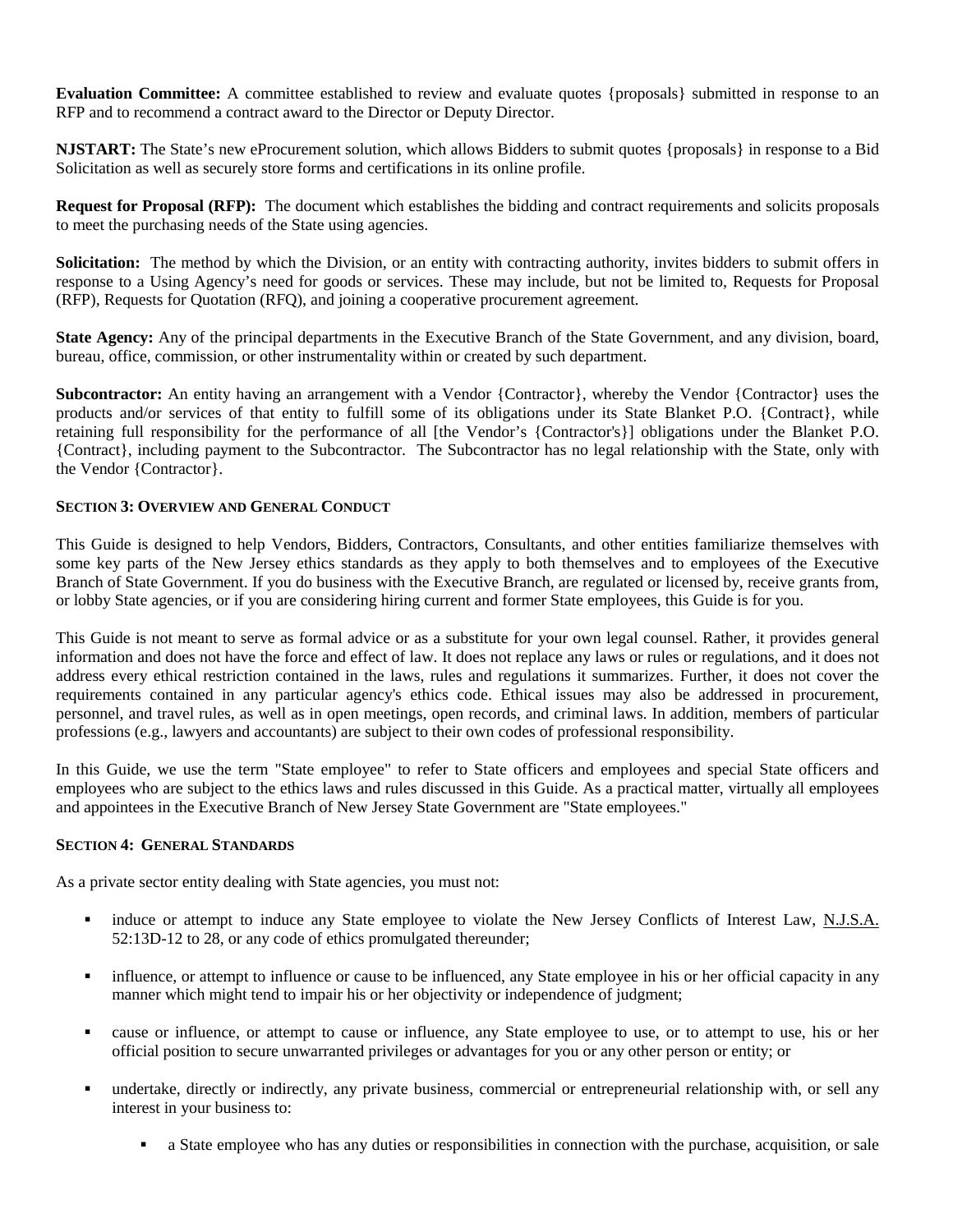of any property, good or service by or to any State agency; or

 any person, firm, or entity with which that State employee is employed or associated, or in which he or she has an interest.

A State employee may apply to the Commission for a waiver of this particular restriction, and the Commission may grant the waiver if it finds that the business relationship does not present a potential, actual, or appearance of a conflict of interest. If you enter into a business relationship that contravenes this rule, you must promptly report it in writing to the Commission. Contact information for the Commission may be found at [http://www.state.nj.us/ethics/about/contact/.](http://www.state.nj.us/ethics/about/contact/)

#### **SECTION 5: CONSULTANTS**

Consultants may be used in a variety of ways. Consultants may take on an advisory role and assist State agencies in the development of a scope of work that may form the basis of a Bid Solicitation/RFP. Consultants may also be asked to serve as non-voting technical advisors on an Evaluation Committee once an RFP has been completed and proposals have been received from interested Bidders. While Consultants provide valuable expertise, certain steps must be taken in each of these scenarios to avoid the appearance of impropriety and to protect the integrity of the procurement process.

#### **SECTION 5.1: Consultants and RFP Development**

Consultants can provide State agencies with expert assistance in the development of complex technical scopes of work to be used as the basis of an RFP or other solicitation. However, State agencies must be mindful that while consultants may assist in scope of work development, it is ultimately the responsibility of the State agency to develop and deliver the scope of work to the Division. Further, any materials developed by a Consultant during the course of its work remain the property of the State and cannot be distributed to any outside party. Consultants engaged by State agencies for purposes of assisting in RFP development may be required to execute a confidentiality agreement prior to the commencement of work. In addition, Consultants and any parent, subsidiary, or affiliate companies, cannot submit a response to an RFP that the Consultant was hired to help develop.

#### **SECTION 5.2: Consultants and Evaluation Committees**

Consultants may assist State agencies in the evaluation of proposals received in response to complex and technical RFPs. In order for a Consultant to be approved to participate in the evaluation process, both the firm as a whole and the individual intending to take part in the evaluation process must complete the *Consultant Personal and Business Relationships Disclosure Form.* These forms, along with the resume of the individual(s) intending to take part in the evaluation process, must be forwarded to the Division's Business Ethics Officer for review and approval. Once approved, Consultants can take part in the evaluation process as a non-voting technical advisor only. Further, any materials developed by a Consultant during the course of its work remain the property of the State and cannot be distributed to any outside party. Consultants engaged by State agencies for purposes of assisting in RFP development may be required to execute a confidentiality agreement prior to the commencement of work.

# **SECTION 6: GIFTS, FAVORS, SERVICES, AND OTHER THINGS OF VALUE**

Do not pay, offer to pay, or agree to pay, either directly or indirectly, any fee, commission, compensation, gift, gratuity, honorarium or other thing of value of any kind to:

- any State employee or any member of his or her immediate family (i.e., a spouse, child, parent, or sibling residing in the same household as the employee); or
- any partnership, firm, or corporation with which the State employee is employed or associated, or in which he or she has an interest. Some things of value are clear, such as money, stock, debt forgiveness, real estate, or automobiles; but other things of value may be less obvious, including offers of employment, loans, labor, rebates, price discounts, entertainment, or meals.

The effect of this principle is that you must not send holiday gifts, office-warming gifts, tokens of appreciation, or other things of value to State employees or State agencies. In addition, it is improper to invite State employees to meals, parties, sporting events, theatrical performances, and similar social functions.